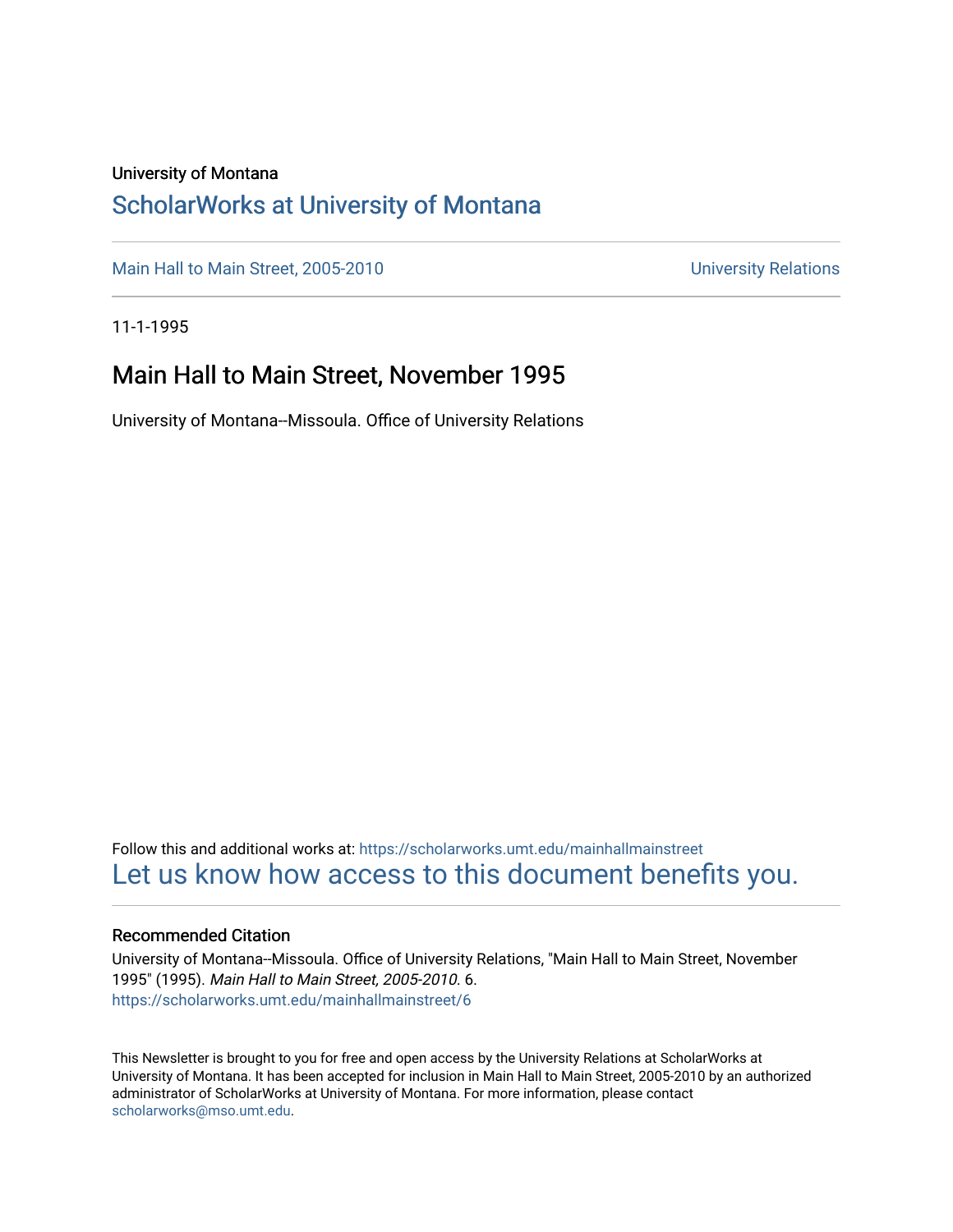

# UM gains Montana World Trade Center

Services to help Montana<br>
Solution business people increase trad<br>
with ofher countries will be<br>
available when the Montana World **ervices to help Montana** business people increase trade with other countries will be Trade Center begins operations at UM this month.

Career diplomat Charles E. "Sam" Courtney, who has been UM's special



adviser on government and international relations for the past year, will head the center as its executive director. Courtney's past positions include associate director of the U.S. Information Agency, deputy

Courtney

director of the Voice of America and minister for public affairs with the American embassies in London and Paris.

There are two sides to the benefit from this initiative," Courtney said.

"The World Trade Center will make a real contribution to economic development in the state and region while significantly strengthening international business curricula and programs throughout the Montana University System.

World Trade Centers offer a wide variety of support services for business people including an exclusive global electronic system for international trade transactions, meeting and exhibit facilities, educational programs, trade libraries and translation services.

The center promises a major export promotion effort for our state and an opportunity for us to respond to the changes in the global marketplace resulting from GATT and NAFTA," said Gov. Marc Racicot in announcing the center's formation. "Exports can significantly increase profits and jobs for the people of Montana. The Montana World Trade Center will help us capitalize on every opportunity to expand our export market."

The center will be housed tempo-

rarily in Missoula's Milwaukee Station until next fall when UM's new William and Rosemary Gallagher School of Business Administration Building is completed.

The center will be staffed almost entirely by student interns, providing invaluable hands-on experience for international business students.

The World Trade Center is a marvelous step for The University of Montana, but more importantly for the state and this region," said UM President George Dennison. "The center will assist businesses and entrepreneurs in this area, helping them to seize the opportunities that are available."

Arthur Renander and Gray Mannakee of Great Falls gave the license for a Montana WTC to the UM Foundation as an endowment. As a nonprofit institution, the center will be funded through private contributions.

The MWTC board, headed by Racicot, will hold its first meeting Nov. 21 in Helena.

# **UM volunteers help elderly, disabled prepare for winter**

UM students and alumni will team up again this year to bring warmth to the homes of elderly and disabled Missoula area residents.

November will mark the second year that the Student Social Work Association and the Alumni Association have organized volunteers to help weatherize homes for those in need. The 'Weather or Not" program will use free materials provided by the District <sup>11</sup> Human Resource Council to help local homeowners get ready for winter.

Each year, HRC distributes hundreds of do-it-yourself weatherization kits to participants in the Low-income Energy Assistance Program. Many people, however, are unable to install the kits themselves because of physical limitations, says Jim Wilson, HRC's weatherization program manager.

Last year, faculty members joined students and alumni in weatherizing 15 Missoula homes. This year, project organizers are hoping to draw community members as well to help weatherize at least 30 homes.

Volunteers can sign up to work between 5 and 8 p.m. Thursday, Nov. 16, or between 9 a.m. and 4 p.m. Saturday, Nov. 18. A brief training session will be held before volunteers are sent out to homes.

Rebecca Burt, a senior majoring in social work and a Weather or Not organizer, said volunteers also are needed Nov. 30 and Dec. <sup>1</sup> and 2 to help distribute kits to people who can install them on their own. UM Alumni Association Director Bill Johnston says you don't have to be a handyman or carpenter to volunteer. The kits—plastic storm window coverings, caulking materials, weather strips and weather tape—are simple to install.

"It's nice for us to go home and not worry about heating, but for some of these people, it's a day-to-day struggle to stay warm," saysJohnston. "This is a nice marriage—students, alums and faculty helping the Missoula community and the people who probably need it the most."

Burt, who volunteered for last year's Weather or Not program, said the program is a worthwhile way of pulling the campus and community together.

Anyone interested in volunteering or learning more about the program may call the Student Social Work Association, 243-5542 or the Alumni Association, 243-5211. If you know of someone who may qualify for assistance from the program, call HRC, 728-3710.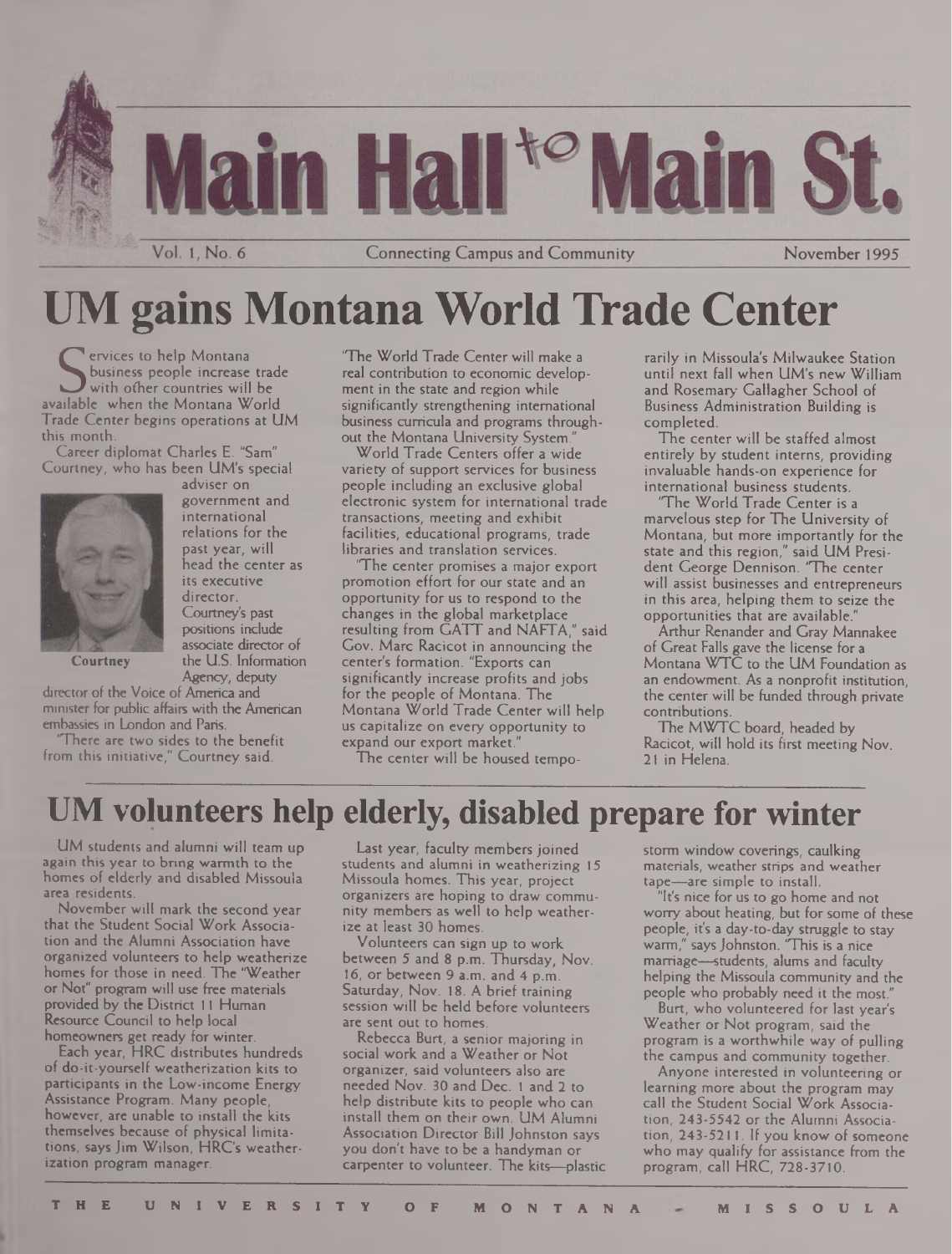### **New housing complex named for favorite history professor**

UM's newest housing facility will be called the K. Ross Toole Family Housing Complex after one of the University's most popular professors.

The proposal to name the complex in Toole's honor was approved recently by the Board of Regents after being endorsed by UM's faculty and staff senates, the Associated Students of The University of Montana and the Campus Development Committee.

Currently under construction near the University Golf Course, the 124-unit family housing complex is scheduled for completion next August.

"All of our facilities have been named after prestigious faculty members and past UM presidents," said Residence Life Director Ron Brunel), whose staff suggested Toole's name for the new complex.

The name is particularly fitting, Brunell noted, since many of the streets and courts within the family housing complexes of UM's South Campus are named after historic Montana towns such as Bannack, Granite and Garnet—all topics of Toole's captivating lectures.

A fourth-generation Montanan on both sides of his family, Toole grew up in Missoula. He served as the A.B. Hammond Professor of Western History at UM for almost 20 years before his death in 1981. His Montana history class attracted hundreds of students each quarter by the end of his career at UM.

Before coming to UM Toole served as director of the Montana Historical Society and worked at museums in New York City and Santa Fe, N.M. Toole wrote the first complete history of the state, "Montana: An Uncommon Land," which he used in his classes at UM.

'Toole left us the legacy of a rich and powerful understanding of Montana's history," reads the proposal to honor Toole by naming the new complex in his honor. "He taught us to think not just about the past, but also about our future. Like the land he loved, he was an uncommon man."

## **Millstone heads home to Caras Park**

#### Z»y *Betsy Cohen,*

millstone that has been buriedonUM'slawnsince 1912 has become the official symbol for the beginning of modem commercial trade in Missoula.

The stone wheel was part of the valley'sfirstmill that the Higgins and Worden families built in 1865 where the bronze fish now stand near the Higgins Street Bridge, said Allan Mathews, historic preservation officer for Missoula. The stone had gone unremembered for years, Mathews said, until

Dale Johnson, UM's Mansfield Library archivist, mentioned it to him.

Mathews, with the help of the Missoula Redevelopment Agency and a historic preservation grant from the U.S. Department of Transportation, will move the stone to the site where the mill originally stood. A structure will be built to hold the stone and a commemorative historical marker will be created.



**Groundskeepers Richard Wolff, Waiter Peckham and IverArnegard removedthemillstone recently from its campus resting place.**

When themill was completed, the settlers moved from the village of Hellgate four miles south of theClark Fork River, creating the town of Missoula and providing wheat to the Bitterroot Valley and area mining camps. The mill also provided power to the emerging lumber yards, Mathewssaid.

Because of the rise in modem mills and flood damage from the Clark Fork River, the mill was torn down and hauled to the dump in 1908.

An unknown member of the University community decided

that the mill was important to Missoula's history and had the millstone set on the UM campus just west of the University Center.

"I felt that itwas good karma to bring the stone back to its source," Mathews said. "It will be a good reference point, especially for young people to look at and learn how our valley developed."

Mathews hopes to have the project done for Historic Preservation Week next May.

### **International partnership sings praises ofNatural History Center's songbird kit**

I History Center at<br>M has won international he Montana Natural History Center at recognition for its educational curriculum kit, "Song-

bird Blues: Exploring Neotropical Migratory Songbirds."

The Songbird Blues kit was selected as the winner in the Public Awareness category by Partners In Flight, an international partnership of governmental and non-governmental agencies and organizations working to protect neotropical migratory birds.

The kit, assembled by center representatives Margaret Manning, Robert Petty and Pat Tucker, is a travelling curriculum trunk designed to teach elementary school children about the birds and the conservation issues related to their decline.

------- - -------------------------------------



The multimedia kit contains a comprehensive curriculum guide with lesson plans and extension activities, reference books, video and cassette tapes, children's books, puppets, dolls, posters, student research kits and bird specimens.

Initially designed as a local grassroots project and funded by the Lolo National Forest, the curriculum has spawned nationwide interest. More than 75 songbird kits are now housed, maintained and disseminated throughout the U.S. and Mexico by sponsoring groups such as the U.S. Forest Service, the U.S. Fish and Wildlife Service, the Bureau of Land Management, the National Park Service, Audubon chapters and private organizations.

For more information about the Songbird Blues kit or other Montana Natural History Center educational resources, call 243-6642.



*Mm Hdl* to Atom Street is published monthly by University Communications at The University of Montana-Missoula. Send questions, comments or suggestions to Rita Munzenrider, editor; 317 Brandy Hall, Missoula, 59812, or call 243-4824. Photographer is Todd Goodrich.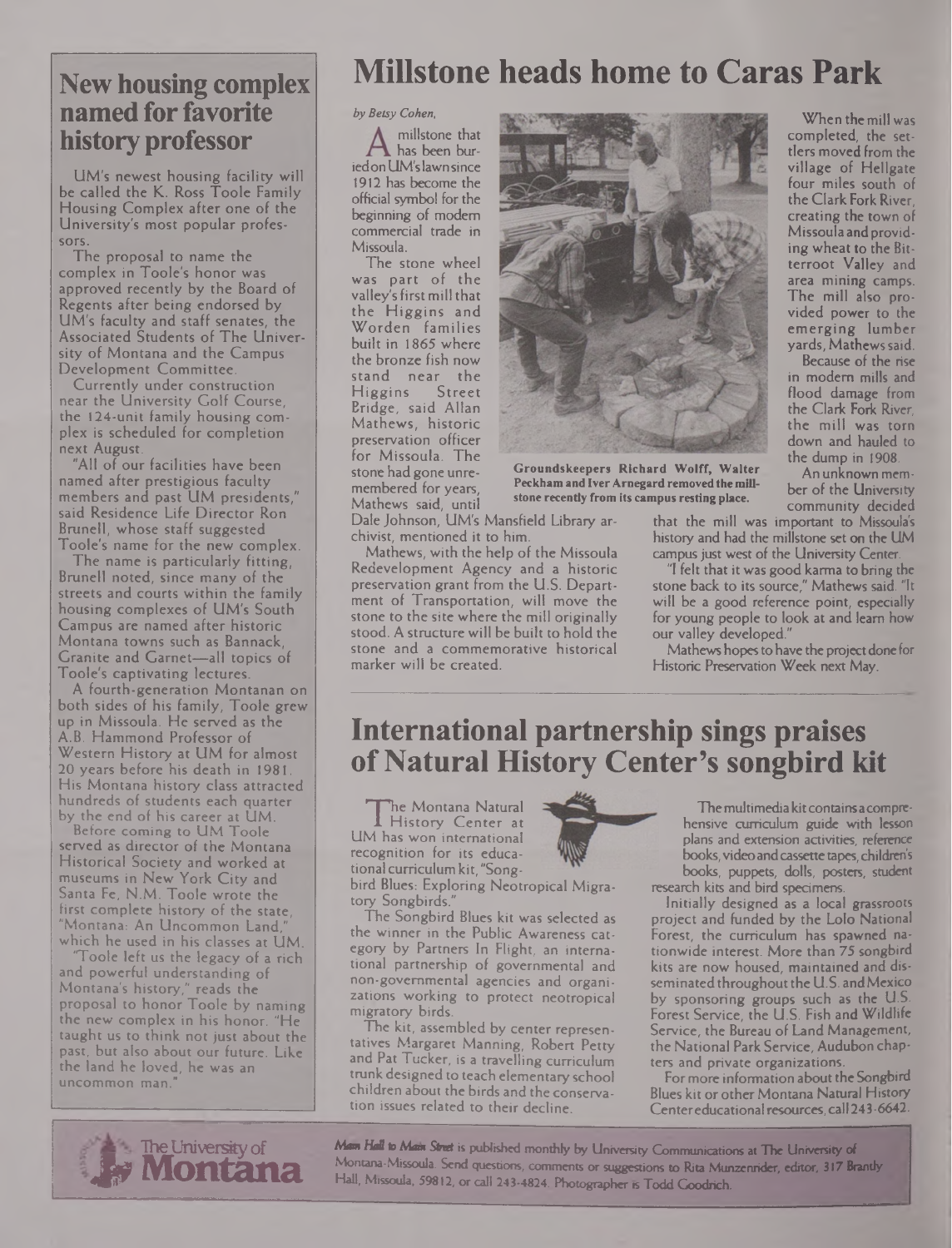

Performing Arts Series—The world-renowned St. Petersburg Ballet, featuring Prima Ballerina Galina Mezentseva,

will take to the stage of UM's **University** Theatre at 7:30 p.m. Sunday, Nov. 12, as part of the 1995-96 Performing Arts Series. The company, given the highest official status by the Russian



government as

a "State and Academic Ballet," will present highlights from "Swan Lake," "Don Quixote" and "Giselle," and a new performance to the music of Gershwin. The event is co-sponsored by Piper Jaffray. Tickets are \$ 15 for the general public, \$13 for seniors, \$12 for students and \$5 for youths (ages 17 and under).

The series will continue at 7:30 p.m. Monday, Nov. 20, with jazz saxophonist Joshua Redman. His quartet has won numerous honors in its three-year history, including a Grammy nomination for Best Jazz Instrumental Performance in 1994, Jazz Artist of the Year in Rolling Stone's 1994 Critic's Poll and first prize at the Thelonious Monk Institute of Jazz's saxophone competition in 1991. The event is co-sponsored by Rockin' Rudy's. Tickets are \$12 for the general public, \$10 for seniors, \$9 for students and \$3 for youths (ages 17 and under).

Biodiversity Lectures—The UM School of Forestry will feature three more free lectures on biodiversity in the 1995 Plum Creek Lecture Series. Lectures are: "Can't See the Forest for the Trees: A Native American's Perspective," by F. Henry Lickers of the Mohawk Council of Akwesasne, Cornwall, Ontario, 4 p.m. Tuesday, Nov. 14, Social Science Room 356; Biodiversity: Buzz-Word or Fundamental Concept?" by Malcolm Hunter, University of Maine wildlife biology professor; 4 p.m. Thursday, Nov. 30, Urey Lecture Hall; and "Respect for

Nature," by Hamish Kimmins, University of British Columbia ecology professor, 4 p.m., Tuesday, Dec. 12, Urey Lecture Hall. Call 243-5521 for more information.

Comedy on Campus—UM's Department of Drama/Dance will present A.R. Gurney's "The Dining Room," a humorous delineation of a dying lifestyle and the now-neglected room that was once a vital center of family life. The comedy will run at 8 p.m. from Nov. 14 to 21 (with a 2 p.m. matinee Saturday, Nov. 18) in the Masquer Theatre of the Performing Arts and Radio/TV Center. Cost is \$8 for general admission and \$7 for students and senior citizens. For reservations or more information, call the box office at 243-4581 between 11:30 a.m. and 5:30 p.m. weekdays.

New Exhibits—Chicago artists Nereida Carcia-Ferraz and Mr. Imagination explore the concepts of identity in their works, which will be on display in the Gallery of Visual Arts through Dec. 2. The narrative paintings of Garcia-Ferraz, who arrived in the United States from Cuba in 1970, incorporate a



**"Destierro," by Garcia-Ferraz** common language of symbol, image and text that links American and Cuban

cultures. Mr. Imagination is a self-taught artist working primarily with objects that have been thrown out or overlooked. The gallery is open from 11 a.m. to 3 p.m. Monday through Saturday on the first floor of UM's Social Science Building.

Night Music—Students and faculty alike are tuning up for a season of concerts on campus. Most are free or charge a minimal admission fee.

Upcoming performances include: Jazz Bands, 8 p.m. Nov. 17, University Theatre, \$2 for general admission. Percussion Ensemble and "Islanders" Steel Band, 8 p.m. Nov. 20, Music Recital Hall, free, Faculty Chamber Music Recital, 8 p.m. Nov. 28, Music Recital Hall, Student Chamber Music Recital, 8 p.m. Dec. 1, Music Recital Hall, University choirs, 8 p.m. Dec. 3, Music Recital Hall, and Symphonic Wind Ensemble & Concert Band, 8 p.m. Dec. 5, University Theatre.

Prize-winning Publication—The quarterly magazine published by UM's Bureau of Business and Economic Research was cited recently for excellence by a national business and economics association. Marlene Nesary, editorial director for the Montana Business Quarterly, accepted the 1995 Award for Excellence in Publications from the Association for University Business and Economics Research at its annual meeting Oct. 3 in Boulder, Colo. The quarterly won the same award in 1983. Judging the competition were three former winners of the award, who praised the quarterly's covers, graphics and content, which they described as "provocative and balanced." Shannon Jahrig, the bureau's publication director. is responsible for the quarterly's graphic design and production. The BBER has published the quarterly since the 1970s.

Dance Showcase—The UM Dance Program's Fall Dance Showcase will be presented Tuesday through Saturday, Dec. 5 to 9, in the Open Space of the Performing Arts and Radio/TV Center. The showcase includes works by dance majors, students from other departments, drama/dance faculty and community people. Shows will begin at 8 p.m., with a 2 p.m. matinee on Saturday, Dec. 9. Tickets are \$4 for each performance. Call the box office at 243-4581.

Christmas Crafts—Start your Christmas shopping early at the annual University Center Holiday Art Fair Dec. 7 to 9. More than 80 artists and craftsmen from the northwest and Montana will sell their creations at tables in the UC atrium. The fair will run from 10 a.m. to 6 p.m. Thursday and Friday, Dec. 7 and 8, and from 10 a.m. to 4 p.m. Saturday, Dec. 9.